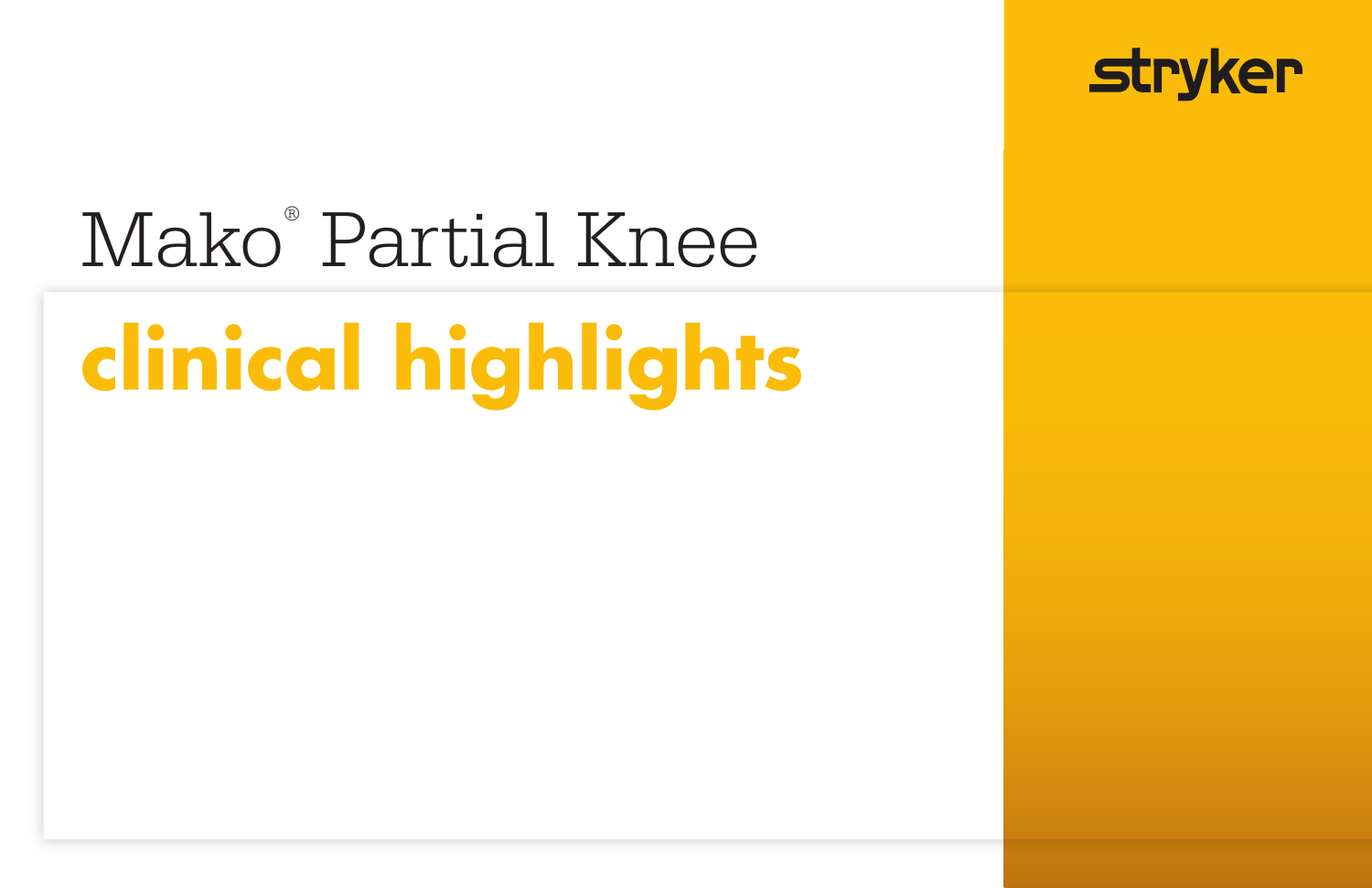Level I RCT demonstrated improved accuracy of component positioning with Mako compared to current manual gold standard<sup>1</sup>

SW Bell, I Anthony, B Jones, A MacLean, P Rowe, M Blyth. Journal of Bone and Joint Surgery, 2016.

- In a prospective, single center level I, blinded, randomized controlled trial, patients were randomly assigned to treatment with either a robotic-arm assisted Mako Partial Knee or a manual Zimmer Biomet Oxford  $(n=120)$
- At 3 months post-op, Mako Partial Knee showed more accurate delivery of the surgical plan in all alignment measures, compared to the current manual gold standard



Comparison of surgical procedures showing greater percentage of Mako Partial Knee within  $2^{\circ}$ of planned target value. FS = Femoral Sagittal, FC = Femoral Coronal, FA = Femoral Axial,  $TS =$  Tibial Sagittal,  $TC =$  Tibial Coronal,  $TA =$  Tibial Axial.  $* =$  non-significant parameter.

#### **Percentage of knees with components positioned within 2o of the target value**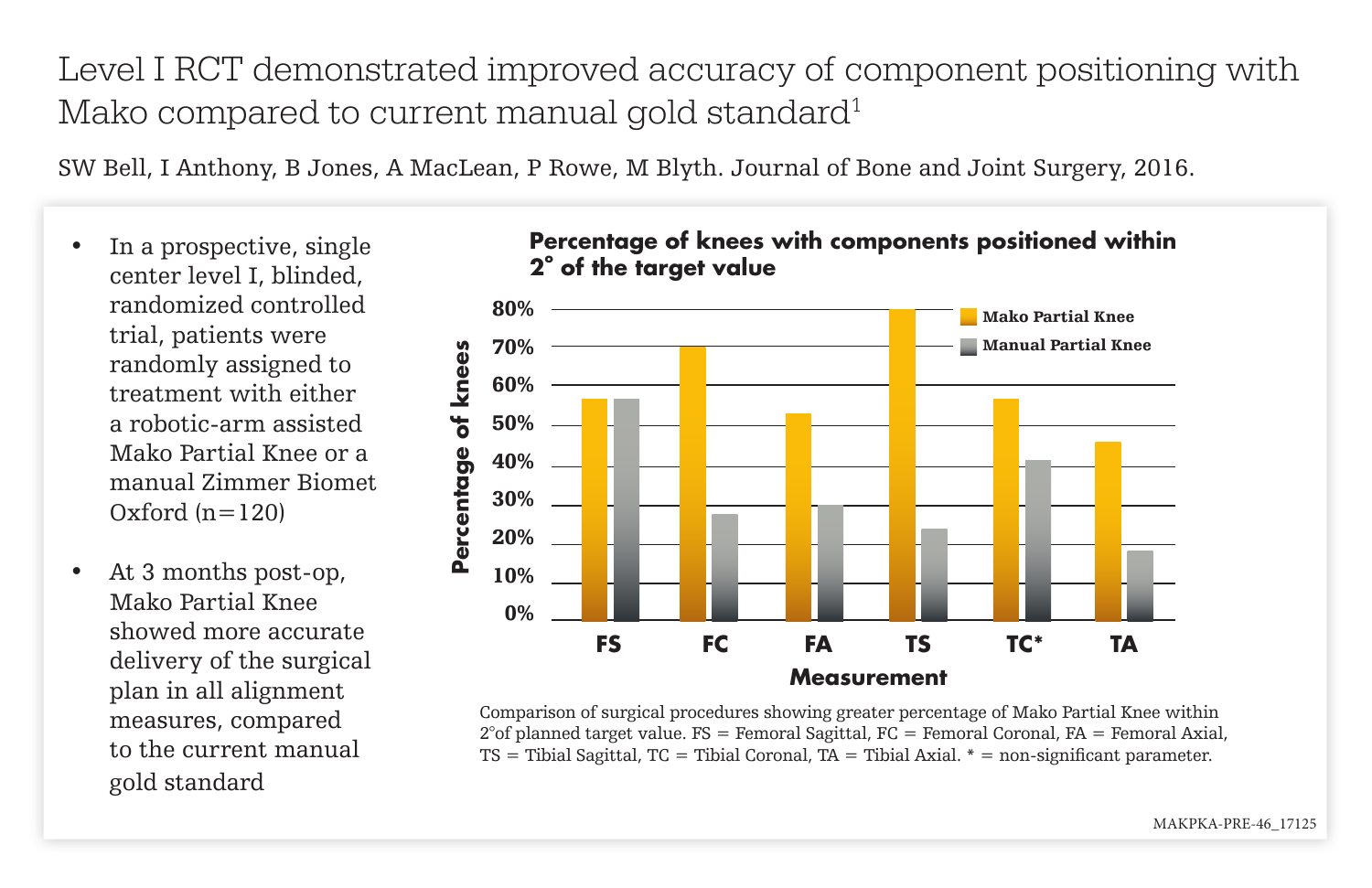RCT demonstrated 55.4% lower median pain scores from day 1 to week 8 postop for the robotic-arm assisted group compared to the manual surgery group<sup>2</sup> MJG Blyth, I Anthony, P Rowe, MS Banger, A MacLean, B Jones. Bone and Joint Research, 2017.





MAKPKA-PRE-46\_17125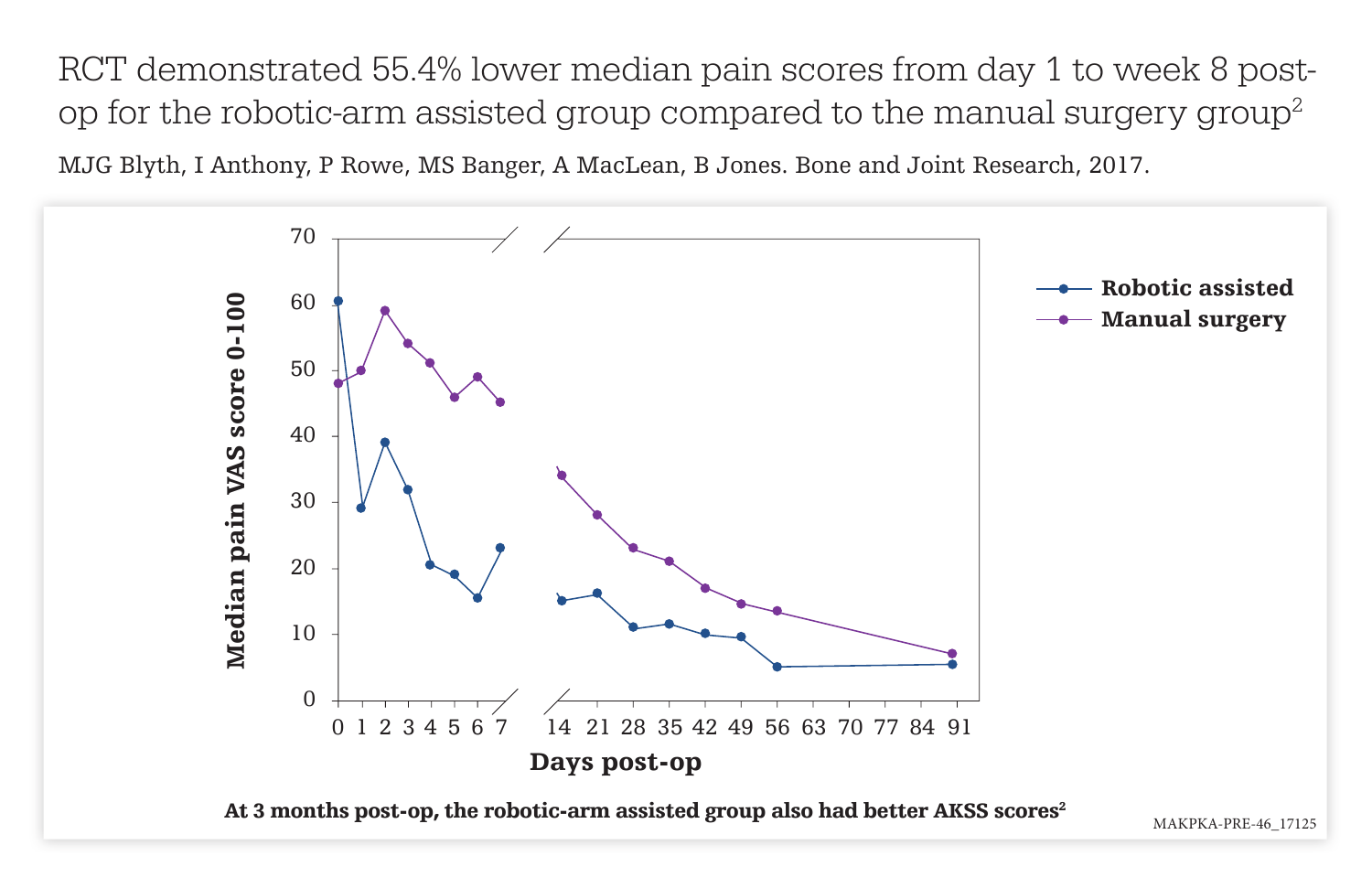Mako Partial Knee patients were more likely to "forget" their artificial joint during daily life compared to those undergoing manual TKA<sup>3</sup>

HA Zuiderbaan, JP van der List, S Khamaisy, DH Nawabi, R Thein, C Ishmael, S Paul, AD Pearle. Knee Surg Sports Traumatol Arthrosc, 2015.

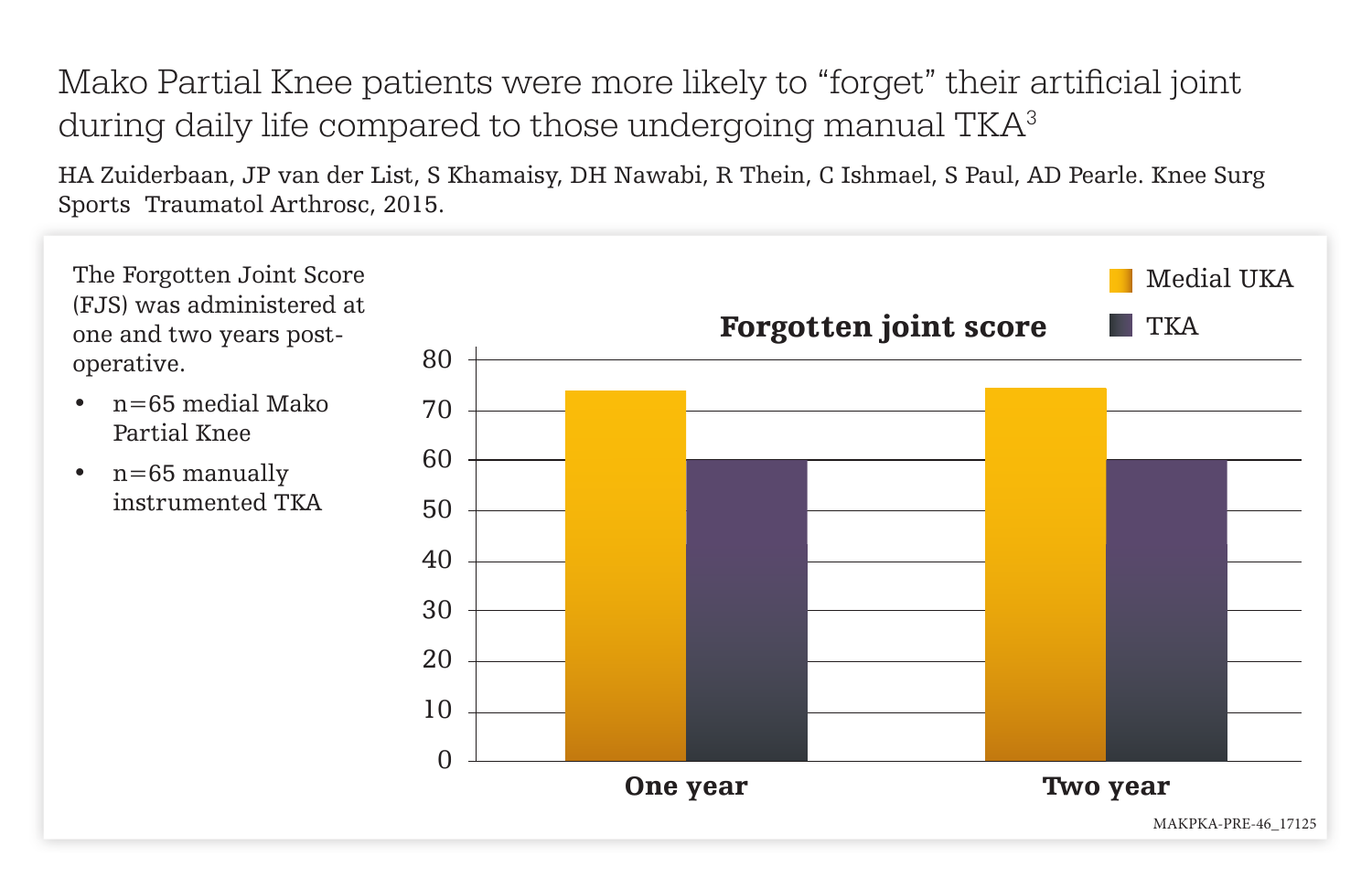### UKA patients return to function earlier than TKA patients<sup>4</sup>

T Borus, D Roberts, P Fairchild, J Christopher, M Conditt, S Branch, J Matthews, K Pirtle, M Baer. Bone & Joint Journal Orthopaedic Proceedings Supplement, 2016.

- 18 conventional TKA, 9 RA-UKA (2 surgeons)
- Results showed less physical therapy was required for Mako Partial Knee patients compared with manual TKA patients to reach the same functional goals

| <b>Prosthesis</b><br>type | <b>Number of PT visits to functional endpoint (range)</b> |                |                                  |                                  |                      |  |
|---------------------------|-----------------------------------------------------------|----------------|----------------------------------|----------------------------------|----------------------|--|
|                           | Stair ascend/<br>descend                                  | Gait<br>w/o AD | <b>Flexion</b><br>of $115^\circ$ | <b>Extension</b><br>of $5^\circ$ | Ext/flex<br>strength |  |
| <b>TKA</b>                | $10.5 \pm 4.2$                                            | $6.8 \pm 2.8$  | 5±1.7                            | $5 + 4.1$                        | $9.8 \pm 3.0$        |  |
| <b>UKA</b>                | $7.1 \pm 16$                                              | $3.8 \pm 1.6$  | $3.8 \pm 2.1$                    | $2.4 \pm 1.4$                    | $6.4 \pm 1.8$        |  |
| <b>P-value</b>            | 0.02.77                                                   | 0.0022         | 0.0004                           | 0.0411                           | 0.0319               |  |
|                           |                                                           |                |                                  |                                  | MAKPKA-PRE-46 17125  |  |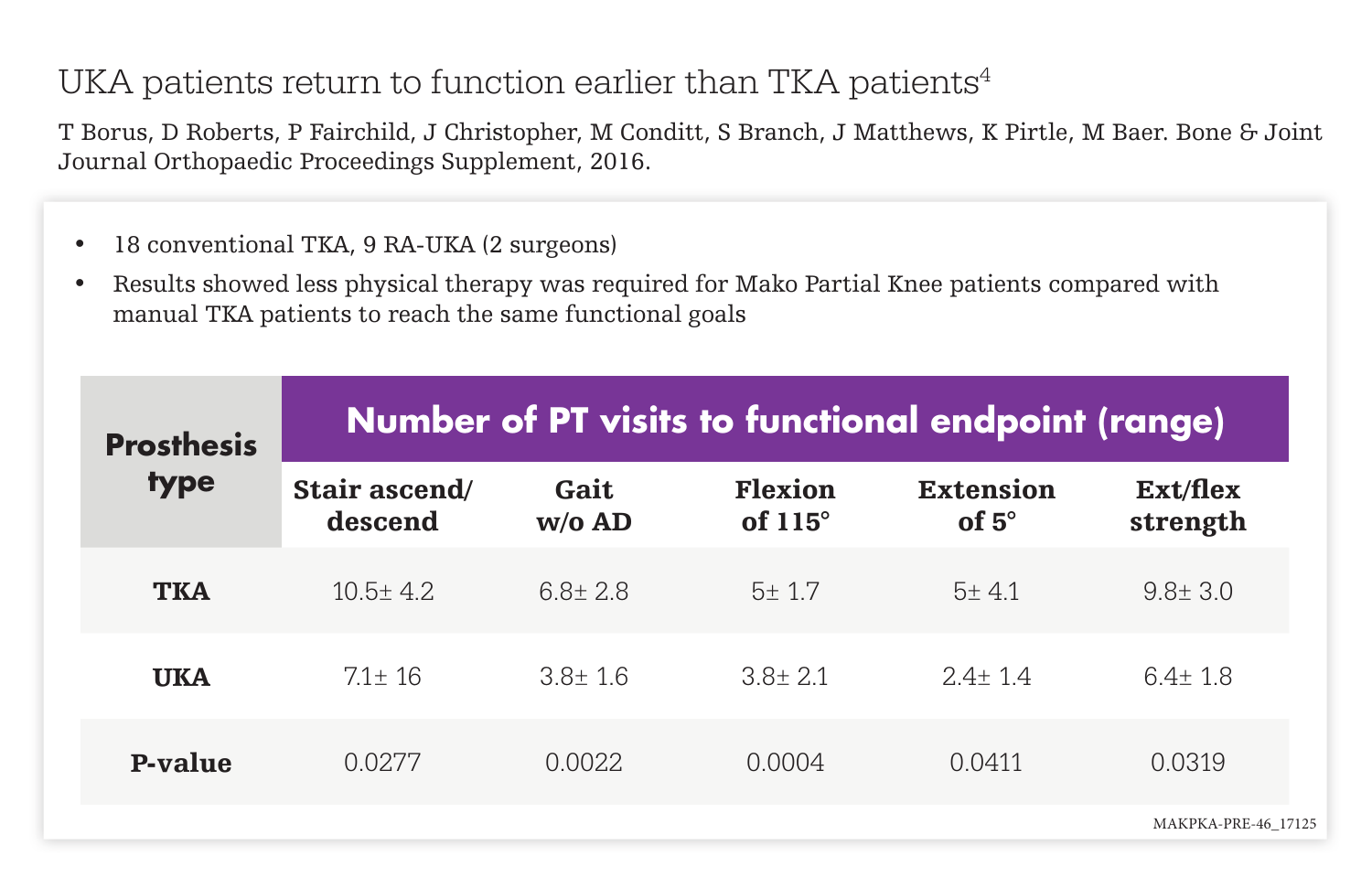## **Robotic-assisted UKAs have demonstrated\*5:**



### **reduction in revisions at 2 years follow up**

(3.5% manual vs. 0.4% robotic, p=0.004)



**lower average cost per readmission within 90 days of follow up**

(robotic assistance \$10,328 vs. non-robotic \$25,286)

**33%** 

**shorter length of stay (2.2 days) compared to manual PKA (3.3 days)**

\*Analysis conducted by Baker Tilly, sponsored by Stryker, using a commercial claims database compiled by OptumInsight, Inc. (Eden Prairie, MN) comprising claims generated by a national commercial health plan consisting of approximately 25 million members. Index cases incurred Jan. 2013 – Dec. 2013, revision cases incurred within 24 months of index procedure. This commercial data has not been blended with Medicare or Medicare Advantage data. Results compared to manual partial knee procedures. Economic value and cost savings based on US data and indicative only. Cost savings may differentiate across regions due to different healthcare systems, treatment plans and associated costs.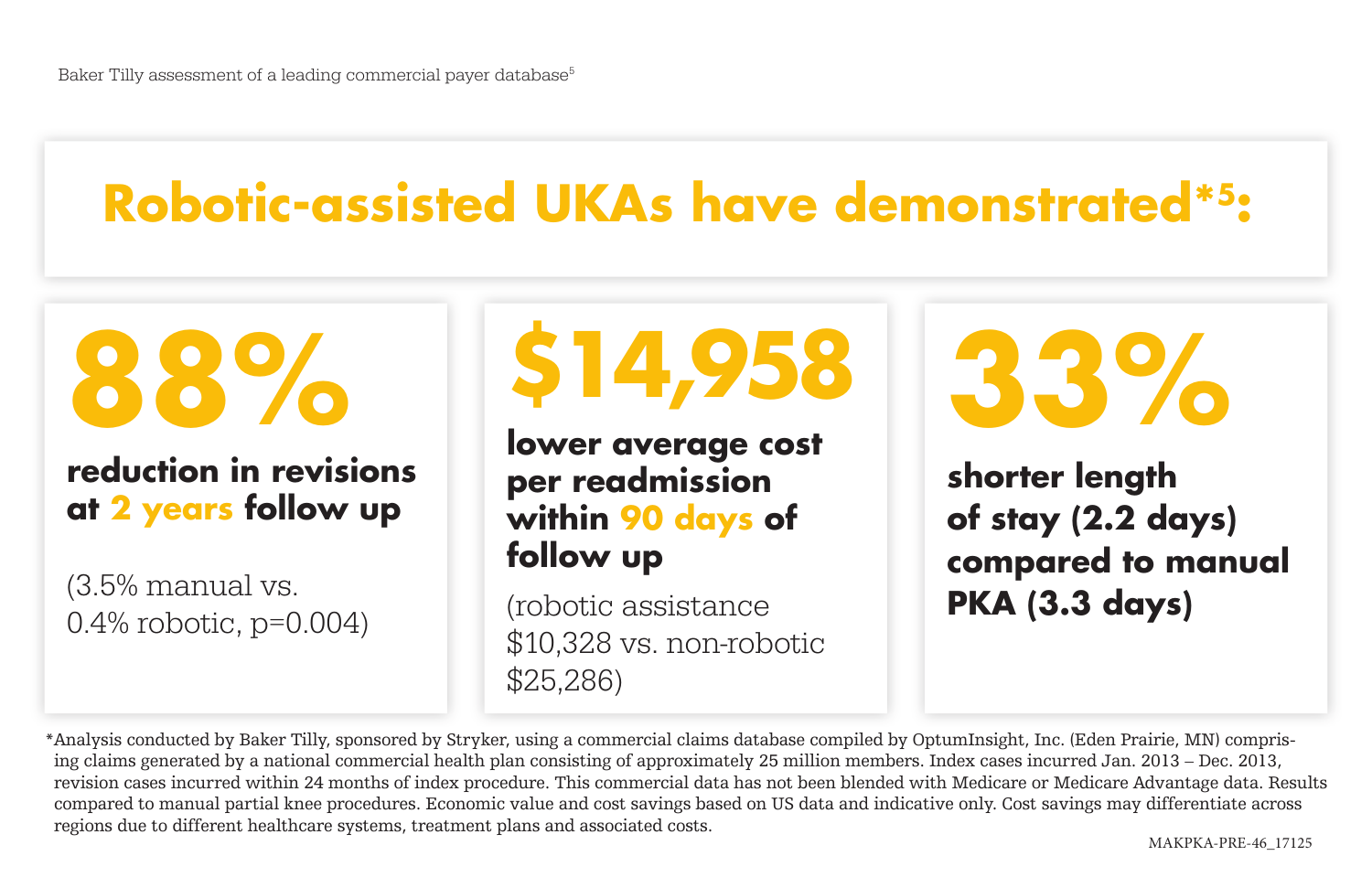Mako Partial Knee demonstrated high patient satisfaction at short-term and mid-term follow-up in a multi-center study $6.7,8$ 

Mako Partial Knee patients reported 92% satisfaction at minimum 2-year follow-up  $(n=797)$ patients, 909 knees<sup>6</sup> and 91% satisfaction at minimum 5-year follow-up  $(n=384)$ patients, 432 knees)<sup>7</sup> 83% of patients reported satisfaction with their manual medial PKA at average 6 years follow up  $(n=7,860)$  in a similar study based on the Swedish Knee Arthroplasty Registry8



#### Mako Partial Knee patient satisfaction

MAKPKA-PRE-46\_17125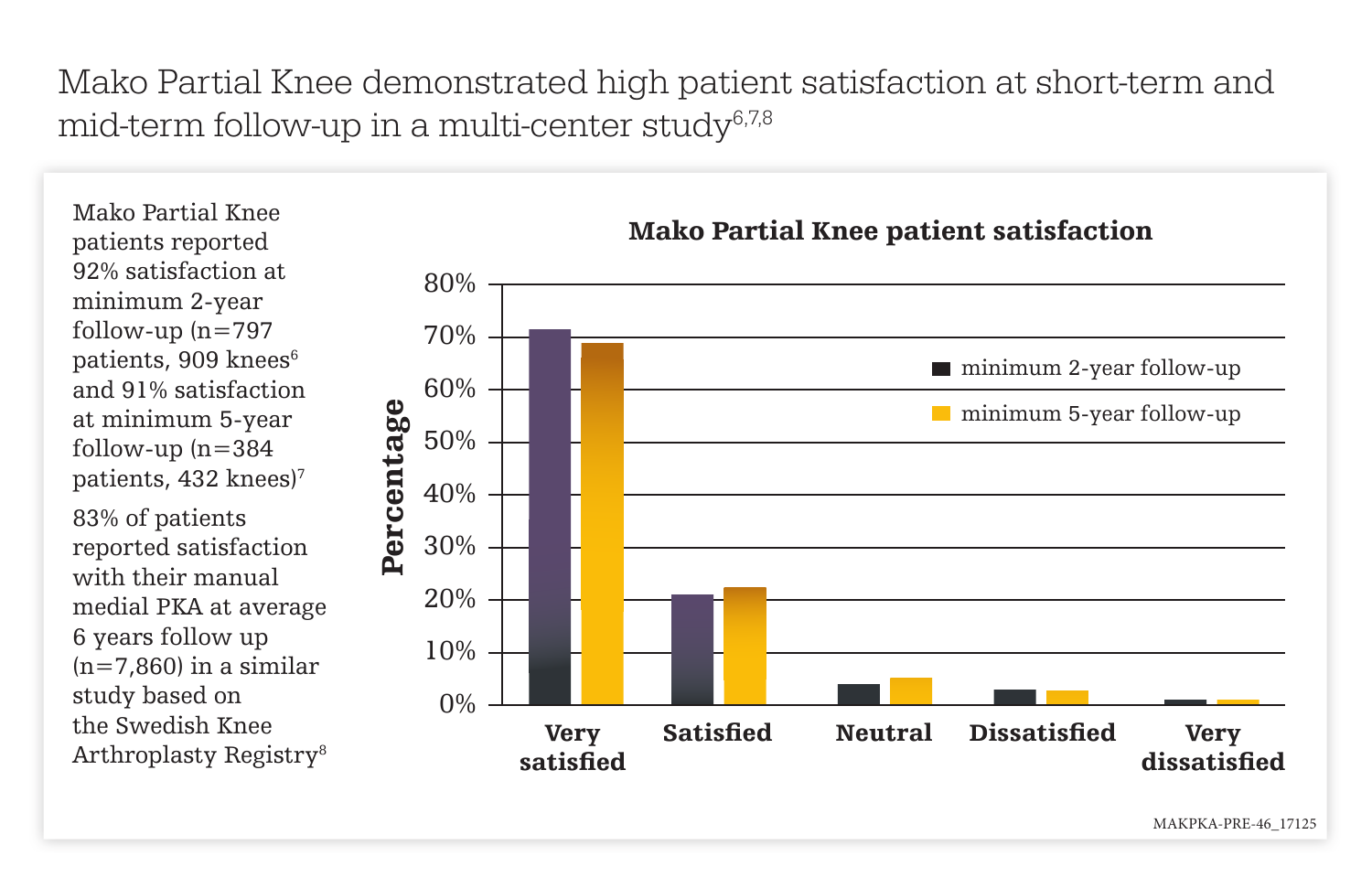Mako Partial Knee demonstrated higher survivorship at minimum 2-year and 5-year follow-up in a multi-center study, compared to manual unis in both cohort studies and annual registries<sup>6,7</sup>



MAKPKA-PRE-46\_17125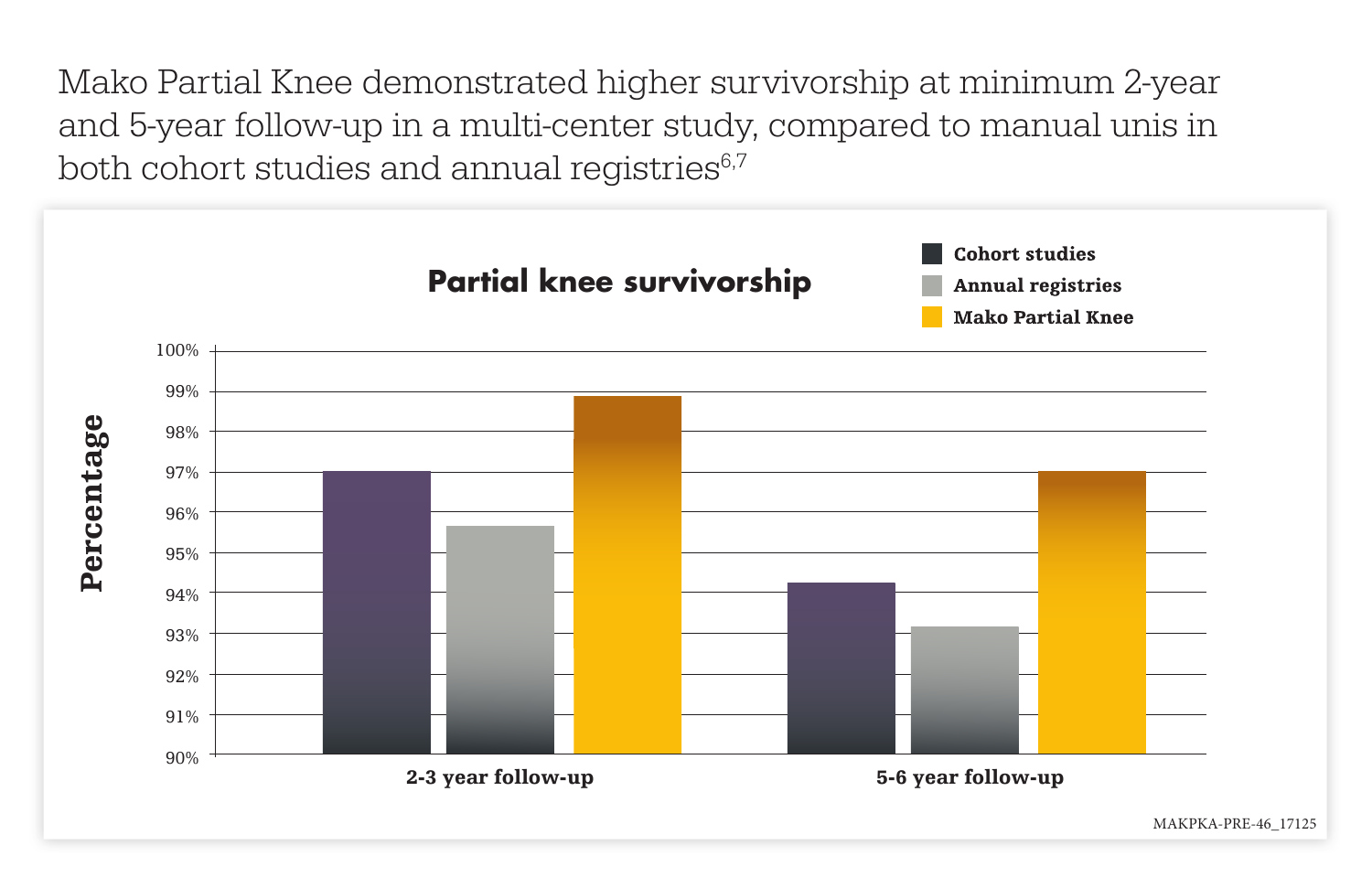Mako Partial Knee showed the lowest revision rate in the Australian registry at 1 year, compared to other manual unis<sup>9</sup>

| <b>Construct</b>               | <b>Number</b><br>performed | <b>Number</b><br>revised | <b>Cumulative % revision</b><br>rate @ 1 year |
|--------------------------------|----------------------------|--------------------------|-----------------------------------------------|
| <b>Restoris</b><br><b>MCK</b>  | 752                        | 5                        | $0.8$ $(0.3, 1.9)$                            |
| <b>ZUK</b>                     | 5921                       | 275                      | 1.4(1.1, 1.7)                                 |
| Oxford<br>(cemented)           | 12811                      | 1807                     | 2.2(1.9, 2.4)                                 |
| Oxford<br>(cementless)         | 4209                       | 236                      | $3.1$ $(2.6, 3.7)$                            |
| <b>Cumulative</b><br>(all uni) | 48661                      | 5894                     | $2.2$ $(2.1, 2.4)$                            |

2017 Austrailian registry data MAKPKA-PRE-46\_17125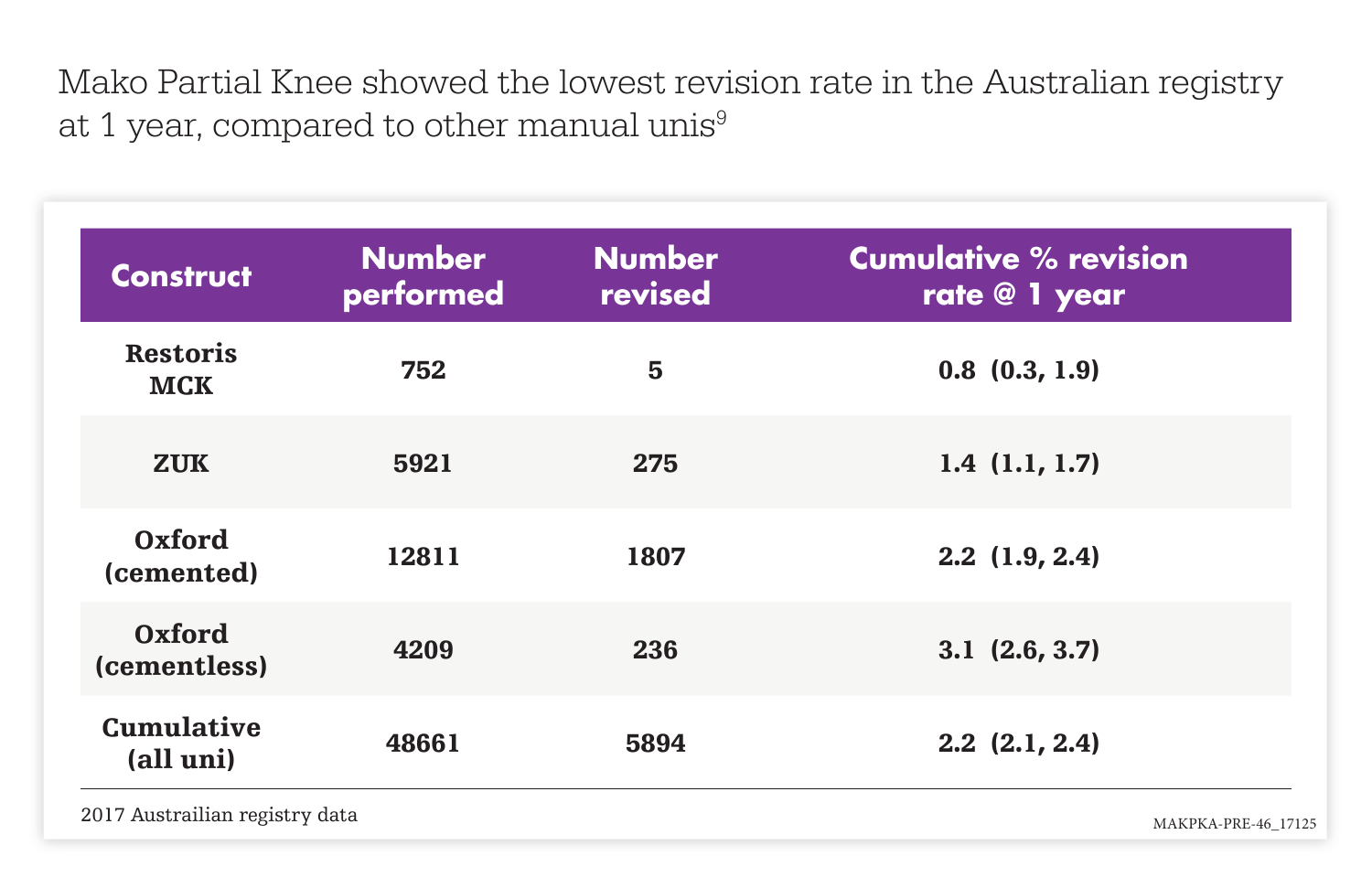### References

- 1. SW Bell, I Anthony, B Jones, A MacLean, P Rowe, M Blyth. Improved accuracy of component positioning with robotic-assisted Unicompartmental knee arthroplasty: data from a prospective, randomized controlled study. Journal of Bone and Joint Surgery, 2016.
- 2. MJG Blyth, I Anthony, P Rowe, MS Banger, A MacLean, B Jones. Robotic arm-assisted versus conventional Unicompartmental knee arthroplasty: exploratory secondary analysis of a randomized controlled trial. Bone and Joint Research, 2017.
- 3. Zuiderbaan HA; Van der list JP; Khamaisy S; Nawabi DH; Thein R; Ishmael C; Paul S; Pearle AD. Unicompartmental knee arthroplasty versus total knee arthroplasty: Which type of artificial joint do patients forget? Knee Surg Sports Traumutol Arthrosc. Published online 21 Nov 2015.
- 4. Borus T; Roberts D; Fairchild P; Christopher J; Conditt M; Branch S; Matthews J; Pirtle K; Baer M. UKA patients return to function earlier than TKA patients. Bone & Joint Journal Orthopaedic Proceedings Supplement 2016;98(SUPP 1): 50-50.
- 5. Analysis conducted by Baker Tilly using a database compiled by OptumInsight, Inc. (Eden Prairie, MN) comprising claims generated by a national commercial health plan consisting of approximately 25 million members. Index cases incurred Jan. 2013 – Dec. 2013, revision cases incurred within 24 months of index procedure. This commercial data has not been blended with Medicare or Medicare Advantage data. 14 \*Results compared to manual partial knee procedures.
- 6. T Coon, M Roche, A Pearle, J Dounchis, T Borus, F Buechel, M Bhowmik-Stoker, M Conditt. Survivorship and patient satisfaction of robotic-assisted medial Unicompartmental knee arthroplasty at minimum two-year follow-up. The Knee, March 2017, Volume 24, Issue 2, Pages 419-428.
- 7. L Kleeblad, T Borus, T Coon, J Dounchis, J Nguyen, A Pearle. Midterm Survivorship and Patient Satisfaction of Robotic-Arm Assisted Medial Unicompartmental Knee Arthroplasty: A Multicenter Study. The Journal of Arthroplasty, January 2018: 1-8.
- 8. Robertsson O, Dunbar M, Pehrsson T, Knutson K, Lidgren L. Patient satisfaction after knee arthroplasty: a report on 27,372 knees operated on between 1981 and 1995 in Sweden. Acta Orthop Scand. 2000 Jun;71(3):262-7.
- 9. Australian Registry data, 2017.